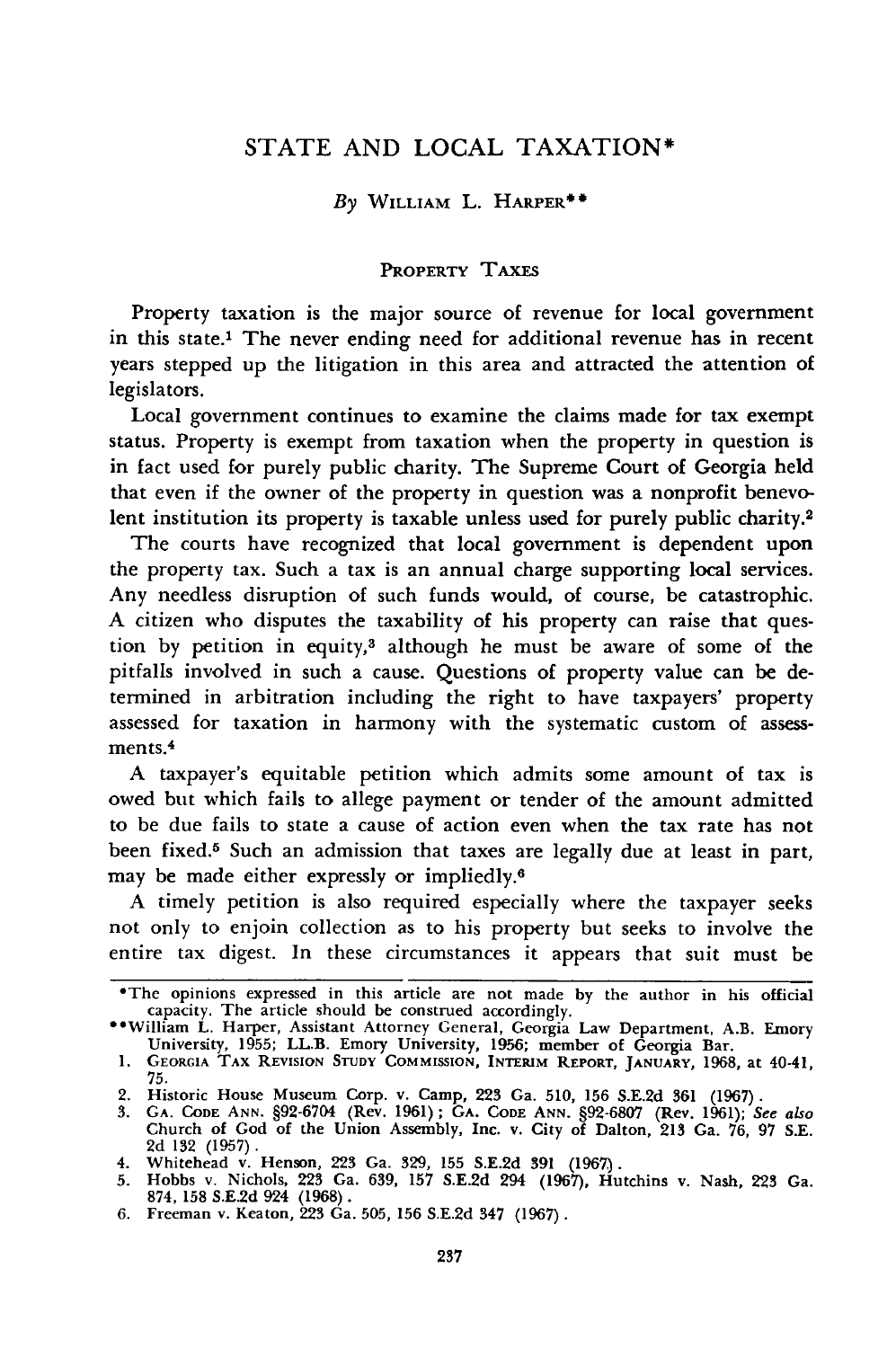brought prior to the time the digest is approved **by** the State Revenue Commissioner.<sup>7</sup>

During the survey period Judge Marion T. Pope, Jr. in the case of *Kiker v. Hefner8* held that the Revenue Commissioner did not abuse his discretion when he required property to be assessed at 40 per cent of its fair value. The appellate courts of Georgia did not consider Mr. Kiker's allegation that property must be assessed at 100 per cent, however, the General Assembly adopted a requirement that property be returned at its fair value and assessed at  $40$  per cent thereof.<sup>9</sup>

Charlton County has pending in the Supreme Court of Georgia a question involving the constitutionality of Georgia's equalization laws. The State Revenue Commissioner after an examination of the 1967 digest for Charlton County rejected it and ordered the tax values to be increased **by** a fixed per centum of 1.32 or 32 percent. The tax official complied, however, a group of citizens with whom the County aligned attacked the order as unconstitutional. The trial court held the Commissioner's actions to be unconstitutional and enjoined him from ordering any increases in that county's digest for either 1967 or 1968. This case has been argued and a decision is expected in the fall.<sup>10</sup>

Government has always been limited as to how it could spend or dispose of tax funds once collected.<sup>11</sup> The Supreme Court of Georgia held that the expenditure of funds in support of the school lunch program is not an expenditure for educational purposes.<sup>12</sup>

## **SALES AND** USE **TAX**

Sales and Use Tax collections are the largest single source of revenue for the State, however, the tax base shrinks with each meeting of the General Assembly.<sup>13</sup>

**A** use tax question was presented to the courts as a result of the construction of the Atlanta Stadium. Ingalls Iron Works Company furnished and erected the structional steel used in the stadium and paid a use tax based on the price paid for such steel when purchased out-state from the rolling mills. However, when Ingalls brought the material into the state it was not in the same form that it was when purchased at the mills. The

<sup>7.</sup> Kiker v. Worley, **223** Ga. **736, 157** S.E.2d 745 (1967).

<sup>8.</sup> Kiker v. Hefner, 224 Ga. 511, 162 S.E.2d 731 (1968).<br>9. GA. CODE ANN. §§92-5702, 5703 (Rev. 1961) am ammended by Ga. Laws 1968, p. 358<br>10. (Ed. note) *Reversed;* taxpayer's failure to follow arbitration procedure as aut by **GA. CODE ANN.** §92-6912 (Rev. 1961) and county's failure to appeal from the commissioner's order as provided **by GA. CODE ANN.** §92-8426, (Rev. 1961) leaves them both without standing to attack either the individual assessment or the<br>commissioner's order. No. 24757, Georgia Supreme Court, Sept. 23, 1968.<br>11. GA. CONST. art. VII §2  $\P$  1, GA. CODE ANN. §2-5501 (Rev. 1945).

<sup>12.</sup> Wright v. Absalom, 224 Ga. **6, 159** S.E.2d 413 (1968).

**<sup>13.</sup> GA. TAX REVISION STUDY COMMISSION, INTERIM REPORT, JANUARY,** 1968 at **125.**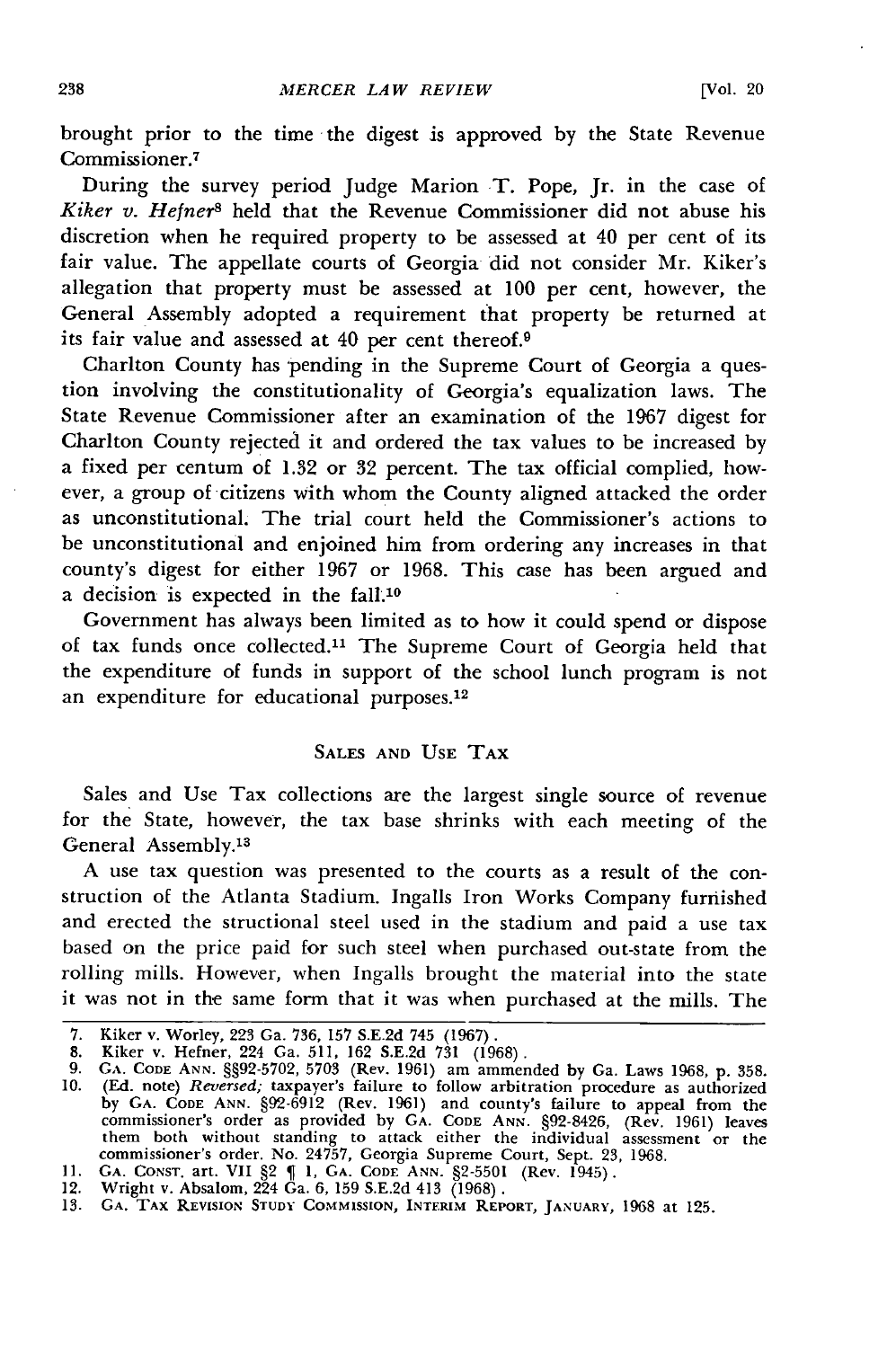Commissioner assessed the tax on the steel used, based on its fabricated value when brought into the state.

The Commissioner also made a use tax assessment on the erection equipment brought into the state for use on the job and later removed after use. The assessment was based on the market value of the equipment. Ingalls contended that the tax should be based on rental value, not market value. The 'Georgia Court of Appeals held that with respect to the structural steel used in the stadium the tax was to be based on its raw cost, not its fabricated value, but upheld the Commissioner's assessment on the value of the erection equipment. The court pointed out that the taxpayer was entitled to a credit for tax paid elsewhere on the same items.14

The General Assembly immediately amended the law adopting the fair market value at time of use (fabricated cost) as the tax base.<sup>15</sup>

The first judicial examination of the tax exemption for machinery for new or expanded industry16 resulted in a liberal construction of such exemption rather than the narrow view suggested by the Commission. $17$ 

The industrial materials exemption<sup>18</sup> was construed by the Supreme Court of Georgia when the Commissioner contended that "spray oils" which were impregnated into textile products during manufacture and removed prior to sale were not exempt under the terms of the special exemption, because they were not resold as a part thereof. The couit held simply they were industrial materials impregnated into the product at any state and therefore exempt even though washed out prior to sale.<sup>19</sup>

Lithoplates used by commercial printers in connection with retail printing orders were held to be purchased for resale with the printed product and therefore the sale by the manufacturer of the plate to the commercial printer was not a retail sale but was a sale for resale. The printer did not separately bill its customer for the plate, however, the court did not seem to think that was important.<sup>20</sup>

The General Assembly gave tax exemptions for certain farm tractors and attachments;<sup>21</sup> for public transportation facilities including charges made by them for public transportation;<sup>22</sup> the sale of food consumed on the premises of private elementary and secondary schools;<sup>23</sup> the sale of property and services used exclusively for educational purposes by bona

<sup>14.</sup> Hawes v. Ingalls Iron Works Co., 117 Ga. App. 15, 159 S.E.2d 434 (1968).

<sup>15.</sup> Ga. Laws 1968, p. 496.

**<sup>16.</sup> GA. CODE ANN.** §92-3403a C (2)n **(1)** (Supp. **1967).**

**<sup>17.</sup>** Hawes v. Institutional **Packers** of **America, 117 Ga. App.** 243, **160 S.E.2d** 459 **(1968).**

**<sup>18.</sup> GA. CODE ANN.** §92-3403a **C(2) (Rev. 1961).**

**<sup>19.</sup>** Hawes, et al. v. Bibb Manufacturing Co., 224 Ga. 141, **160 S.E.2d 355 (1968).**

<sup>20.</sup> Undercofler v. Foot & Davies, Inc., **115** Ga. **App.** 341, 154 **S.E.2d** 454 **(1967).** 21. Ga. Laws **1968, p. 136.** 22. Ga. Laws **1968, p.** 201.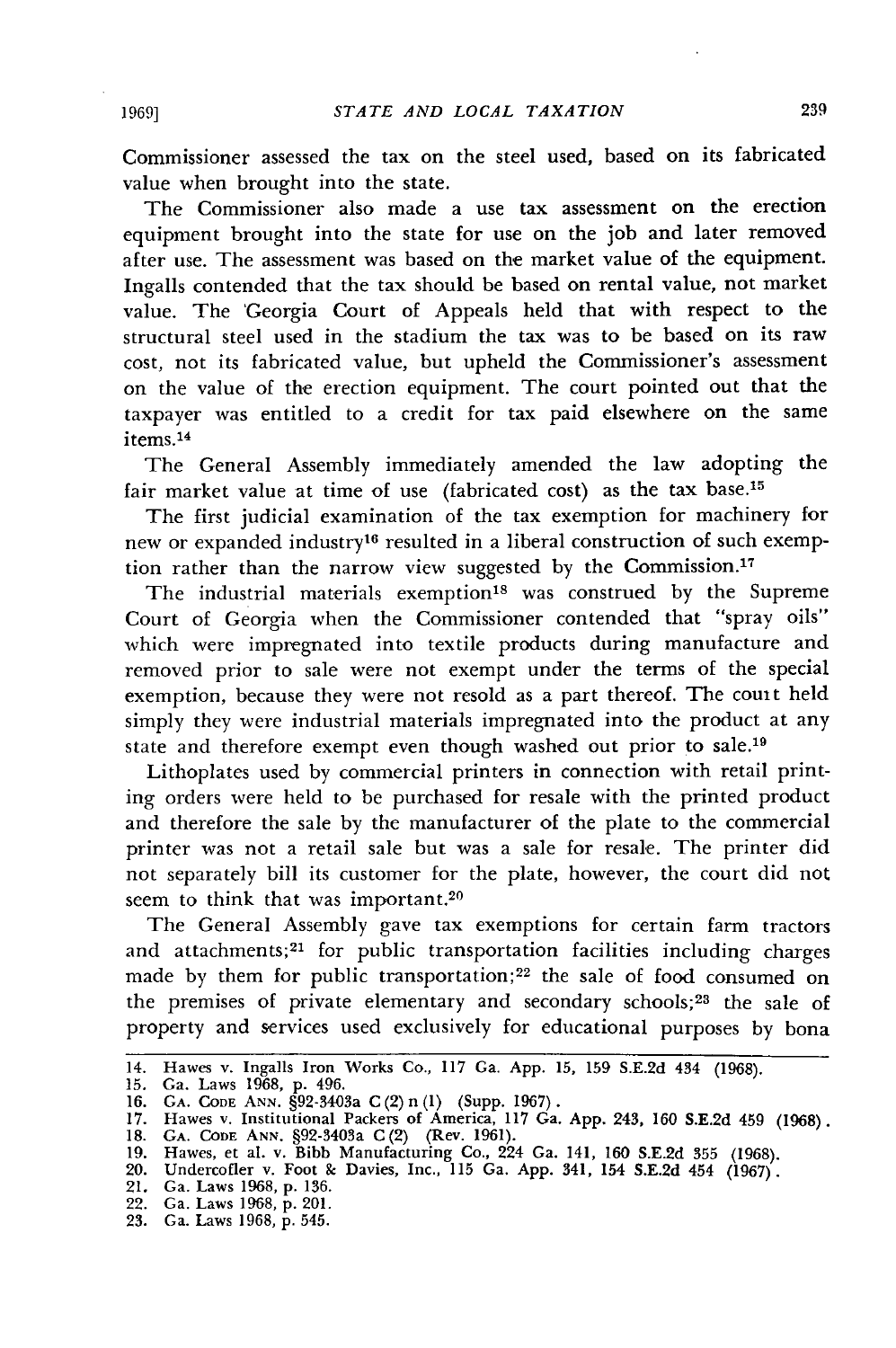fide private elementary and secondary schools and colleges; $24$  extended the exemption for farmers to include sawdust, peanut hulls, fullers earth, straw and hay.<sup>25</sup>

#### INCOME TAX

Doing business with respect to income taxation is always a subject of great concern to those advising clients with multi-state activities. Since the Supreme Court of the United States indicated that a state could constitutionally tax income based on activities<sup>26</sup> as opposed to limitations such as closed transactions, the questions have aroused even the interest of the Congress of the United States.<sup>27</sup>

The Court of Appeals of Georgia has examined the present Georgia law on this question and construed the law without reference to the federal limitations. The result is simply that under 'Georgia law a Georgia company may be doing business in another state and therefore entitled to apportion its income even though under Public Law 86-272 it is not sufficient to permit the other state to tax any of its income. The court conceded that it may be bad tax policy to allow a corporation an exemption for certain activities which are not taxable in a foreign state, however, the court pointed out that such is a legislative matter.<sup>28</sup>

The other cases involving income taxation dealt with procedural matters. The Supreme Court of Georgia holding that waivers executed by a taxpayer which provided that the statute was extended for a stated period of time plus the time during which the Revenue Deparment was prohibited from making an assessment and **30** days thereafter, extended the period until the taxpayer is notified of the denial of its petition for redetermination and for **30** days thereafter, because the Commissioner is prohibited from making an assessment while a petition for redetermination is pending. 29 The present law is similar to the waiver language used in this case.<sup>30</sup> This decision reversed the ruling made by the Court of Appeals of Georgia which had affirmed a trial court determination that the statute of limitations had run.<sup>31</sup>

The General Assembly amended the income tax act so as to adopt the federal provisions concerning non-recognition of gain on reorganization

<sup>24.</sup> Ga. Laws **1968, p. 559.**

<sup>25.</sup> Ga. Laws 1968, p. 129.<br>26. Northwestern States Portland Cement Co. v. Minnesota, 358 U.S. 450 (1959)<br>27. 15 U.S.C. §381-384 (1964).<br>28. Hawes v. William L. Bonnell Co., 116 App. 184, 156 S.E.2d 536 (1967).

<sup>29.</sup> Hawes v. Nashville Chattanooga & St. Louis Ry., 223 Ga. 527, 156 S.E.2d 455 (1967).<br>30. GA. Code Ann. §92-3302 (a) (Rev. 1961). The last sentence of this code section was added in 1960. **31.** Hawes v. Nashville Chattanooga **&** St. Louis Ry., **115** Ga. **App. 370,** 154 **S.E.2d 717**

**<sup>(1967).</sup>**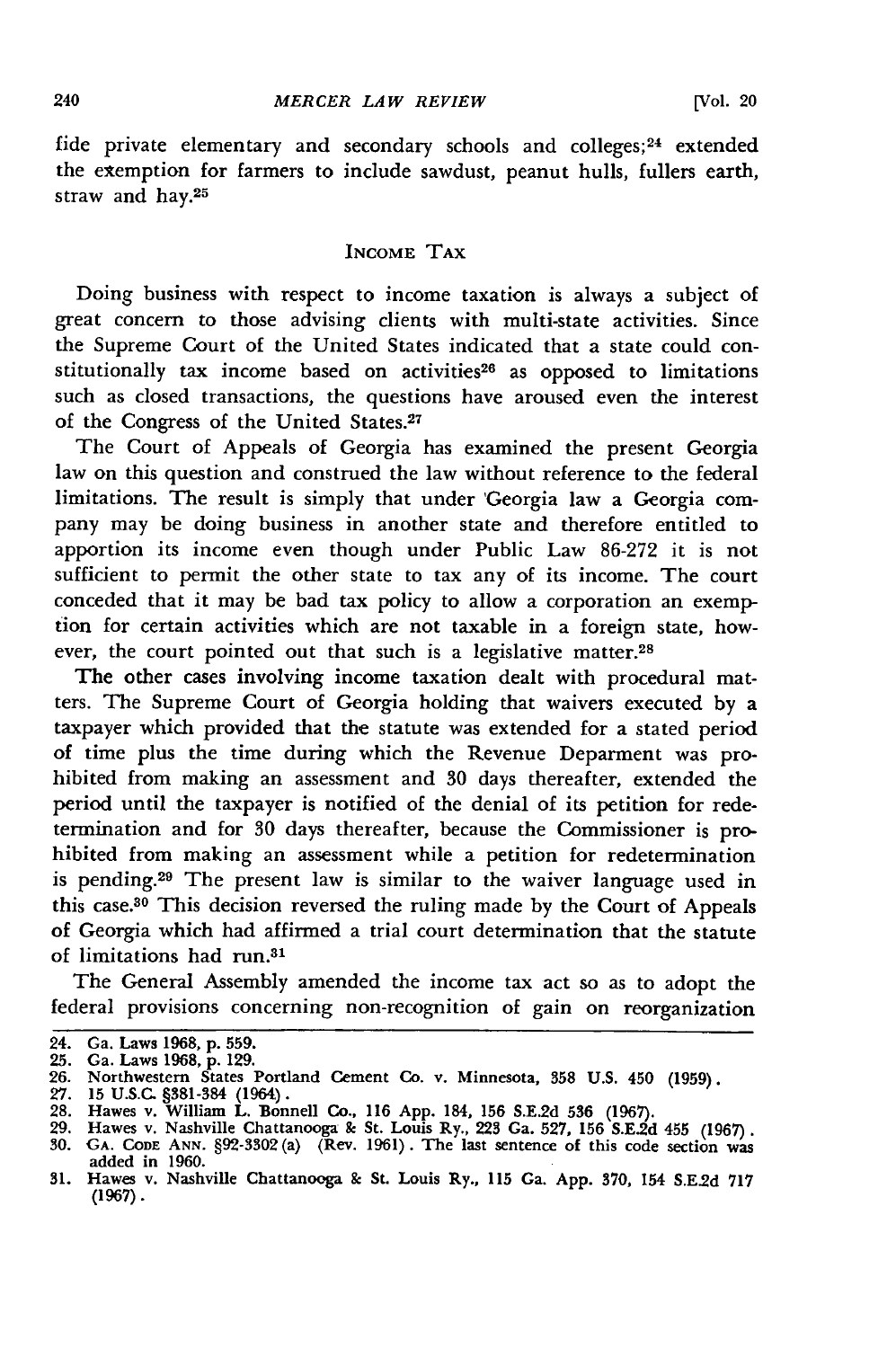under section 351 of the Internal Revenue Code including the provisions of section **357.<sup>3</sup> <sup>2</sup>**

Increased deductions were allowed for charitable gifts including a five year carry over provision for certain gifts which exceeded the annual deduction maximun.<sup>33</sup>

The income tax law was amended so as to allow a taxpayer who is the head of a household to claim a \$600 exemption for certain dependents who are students.<sup>34</sup>

## **OTHER TAXES**

The Georgia Agricultural Commodities Promotion Act<sup>35</sup> was upset when the Supreme Court of Georgia found the statute to be unconstitutional because the General Assembly granted the commodity commission the authority to make assessments to finance their operations. The General Assembly is not authorized to delegate its taxing power.<sup>36</sup>

The willful failure to list any intangible property with the State Revenue Commissioner for taxation was held to be a bar to an action based upon that instrument.<sup>37</sup>

The General Assembly extended the tax base for municipal taxation of life insurance companies. Cities have been authorized for some years to tax life insurance companies at a rate up to one per cent of their gross life insurance premiums. The 1968 amendment expanded the tax base so as to include all insurance issued by such companies.<sup>38</sup> Life insurance companies generally sell accident and health policies in addition to the regular life policies.

The state tax law on transfers of real property was amended so as to exempt from the tax any deed of gift, any transfer **by** the United States, the State of Georgia, or any of the political subdivisions or authorities. The amendment also exempts any transfer which conveys "no more than a leasehold interest in standing timber," however, the amendment does not define such instruments.39

The Motor Carriers' Fuel Tax Act was extensively amended.<sup>40</sup> The most significant change deals with refunds to carriers. The previous law required the carrier to prove that he had paid a tax to another state in order to obtain a refund,<sup>41</sup> whereas the new law authorizes a refund on

<sup>32.</sup> Ga. Laws 1968, p. 116.

**<sup>33.</sup>** Ga. Laws 1968, **p. 539.**

<sup>34.</sup> Ga. Laws **1968. p. 1037. 35. GA. CODE ANN. §5-2901** et seq. (Rev. **1962).**

**<sup>36.</sup>** Campbell v. Farmer, **223** Ga. **605, 157 S.E.2d 276 (1967). 37.** Moore v. Todd, **223** Ga. **702, 157 S.E.2d 587 (1967). 38.** Ga. Laws **1968, p. 1396.**

**<sup>39.</sup>** Ga. Laws **1968, p.** 1102.

<sup>40.</sup> Ga. Laws **1968, p. 360.**

<sup>41.</sup> Florida for example imposes no tax similar to Georgia's highway use assessment, therefore, a carrier using fuel in Florida which he purchases in Georgia would not under the old law be entitled to a refund.